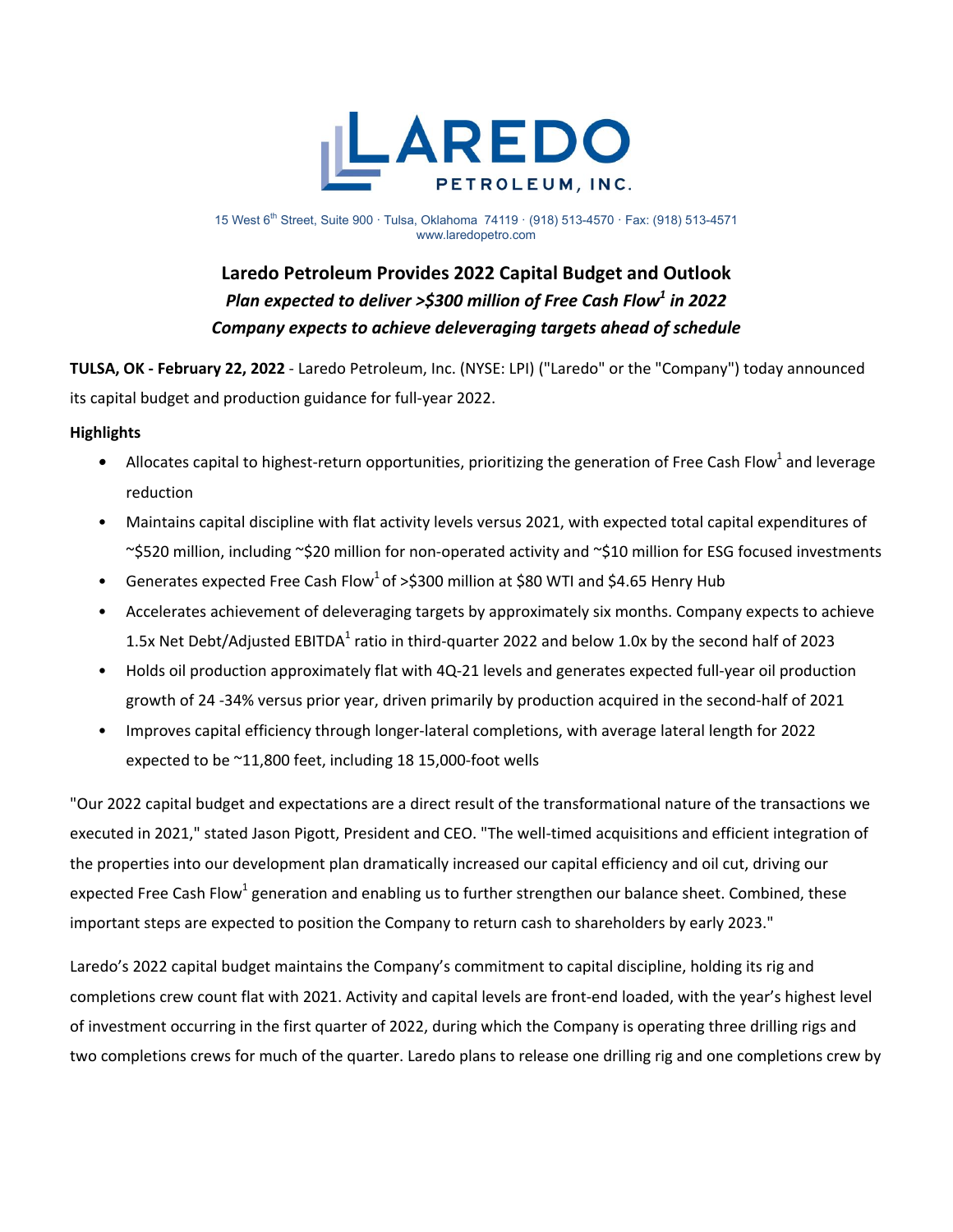the end of the first quarter and operate a constant two drilling rigs and one completions crew for the balance of 2022.

The Company's 2022 development plan is focused entirely on capital efficient, oil-weighted Howard County inventory. Efficiencies are expected to further improve with 18 15,000-foot wells in the 2022 plan and average lateral length increasing ~18% to 11,800 feet. Laredo expects to hold full-year 2022 average daily oil production relatively flat with Q4-21 levels.

The primary driver for the expected increase in 2022 capital expenditures versus 2021 is a robust inflationary environment, with Laredo anticipating average inflation of  $~15\%$  for 2022. The Company has contracted a significant portion of its services and tangible goods through the first half of 2022. Other significant differences from 2021 investments include  $\sim$ \$20 million for non-operated activities and  $\sim$ \$10 million for facility upgrades to improve emissions on recently acquired properties.

<sup>1</sup>Non-GAAP financial measure; please see definitions of non-GAAP financial measures at the end of this release.

## **Full-Year 2022 Guidance**

The table below reflects the Company's guidance for total and oil production, incurred capital expenditures and selected activity metrics.

|                    | <b>FY-22F</b> |
|--------------------|---------------|
|                    | $82.0 - 86.0$ |
|                    | $39.5 - 42.5$ |
|                    | ~8520         |
|                    |               |
|                    | 2.3           |
|                    |               |
|                    | 55/55/65      |
|                    | 11,800        |
| <b>Average WI%</b> |               |

#### *Forward-Looking Statements*

*This* press release and any oral statements made regarding the contents of this release contain forward-looking statements as defined under Section 27A of the Securities Act of 1933, as amended, and Section 21E of the Securities *Exchange Act of 1934, as amended. All statements, other than statements of historical facts, that address activities* that Laredo assumes, plans, expects, believes, intends, projects, indicates, enables, transforms, estimates or *anticipates (and other similar expressions)* will, should or may occur in the future are forward-looking statements. The forward-looking statements are based on management's current belief, based on currently available *information, as to the outcome and timing of future events. Such statements are not guarantees of future performance and involve risks, assumptions and uncertainties.*

General risks relating to Laredo include, but are not limited to, the decline in prices of oil, natural gas liquids and natural gas and the related impact to financial statements as a result of asset impairments and revisions to reserve estimates, the ability of the Company to execute its strategies, including its ability to successfully identify and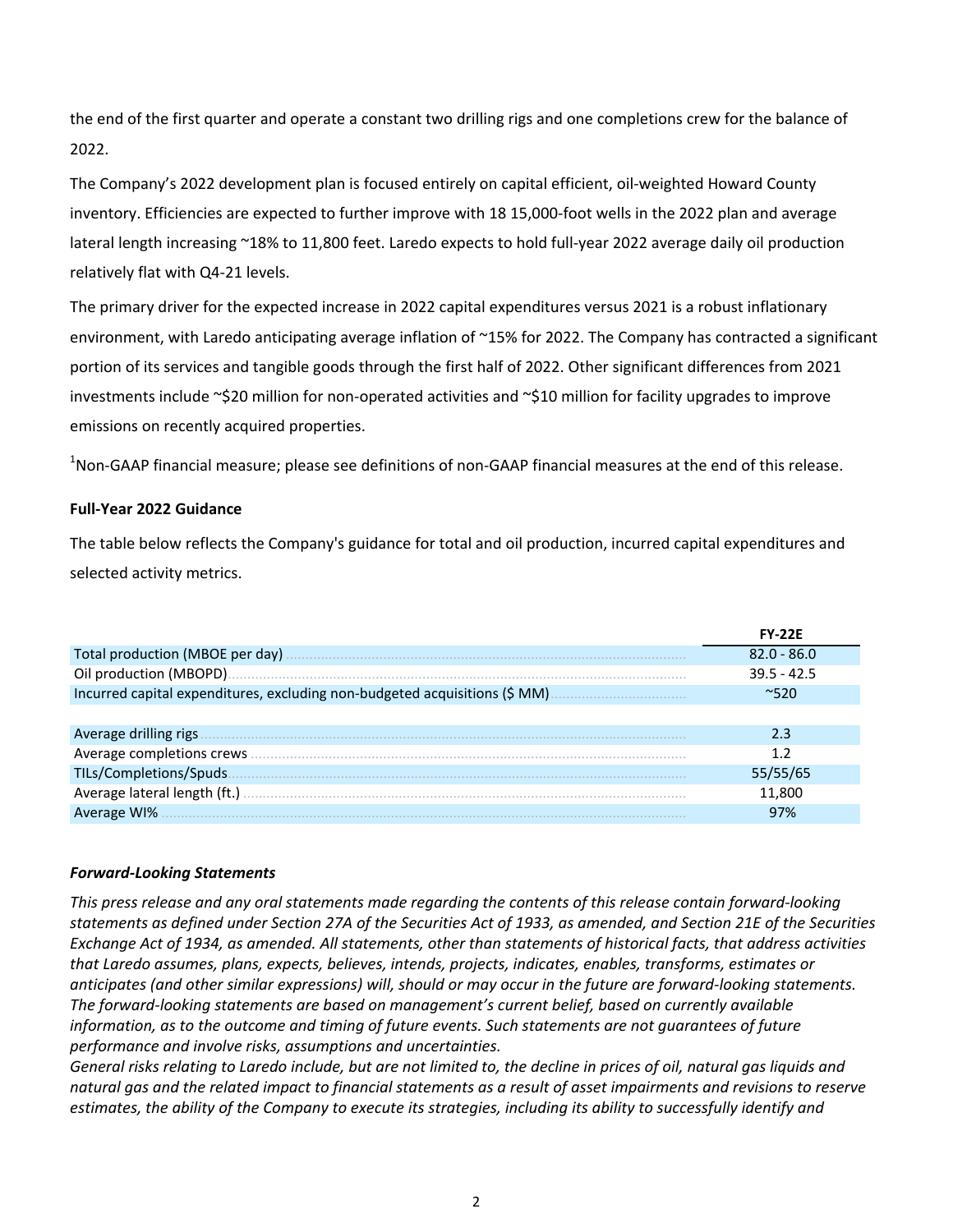*consummate strategic acquisitions at purchase prices that are accretive to its financial results and to successfully integrate acquired businesses, assets and properties, oil production quotas or other actions that might be imposed by the Organization of Petroleum Exporting Countries and other producing countries (*"*OPEC+*"*), the outbreak of disease,*  such as the coronavirus ("COVID-19") pandemic, and any related government policies and actions, changes in domestic and global production, supply and demand for commodities, including as a result of the COVID-19 pandemic and actions by OPEC+, long-term performance of wells, drilling and operating risks, the increase in service and supply costs, tariffs on steel, pipeline transportation and storage constraints in the Permian Basin, the possibility of production curtailment, hedging activities, the impacts of severe weather, including the freezing of wells and pipelines in the Permian Basin due to cold weather, possible impacts of litigation and regulations, the impact of the *Company's* transactions, if any, with its securities from time to time, the impact of new laws and regulations, *including* those regarding the use of hydraulic fracturing, the impact of new environmental, health and safety requirements applicable to the Company's business activities, the possibility of the elimination of federal income tax *deductions* for oil and gas exploration and development and other factors, including those and other risks described *in* its Annual Report on Form 10-K for the year ended December 31, 2020, Current Report on Form 8-K, filed with the *Securities and Exchange Commission* ("*SEC*") on May 11, 2021 and those set forth from time to time in other filings with the SEC. These documents are available through Laredo's website at www.laredopetro.com under the tab "Investor Relations" or through the SEC's Electronic Data Gathering and Analysis Retrieval System at www.sec.gov. Any of these factors could cause Laredo's actual results and plans to differ materially from those in the forwardlooking statements. Therefore, Laredo can give no assurance that its future results will be as estimated. Any forward*looking* statement speaks only as of the date on which such statement is made. Laredo does not intend to, and disclaims any obligation to, correct, update or revise any forward-looking statement, whether as a result of new *information, future events or otherwise, except as required by applicable law.* 

# *Free Cash Flow (Unaudited)*

Free Cash Flow is a non-GAAP financial measure that the Company defines as net cash provided by operating activities (GAAP) before changes in operating assets and liabilities, net, less incurred capital expenditures, excluding non-budgeted acquisition costs. Free Cash Flow does not represent funds available for future discretionary use because it excludes funds required for future debt service, capital expenditures, acquisitions, working capital, income taxes, franchise taxes and other commitments and obligations. However, management believes Free Cash Flow is useful to management and investors in evaluating operating trends in its business that are affected by production, *commodity prices, operating costs and other related factors. There are significant limitations to the use of Free Cash Flow as a measure of performance, including the lack of comparability due to the different methods of calculating* Free Cash Flow reported by different companies.

# *Adjusted EBITDA (Unaudited)*

Adjusted EBITDA is a non-GAAP financial measure that the Company defines as net income or loss (GAAP) plus *adjustments* for share-settled equity-based compensation, depletion, depreciation and amortization, impairment expense, mark-to-market on derivatives, premiums paid or received for commodity derivatives that matured during the period, accretion expense, gains or losses on disposal of assets, interest expense, income taxes and other nonrecurring income and expenses. Adjusted EBITDA provides no information regarding a company's capital structure, borrowings, interest costs, capital expenditures, working capital movement or tax position. Adjusted EBITDA does not *represent funds available for future discretionary use because it excludes funds required for debt service, capital* expenditures, working capital, income taxes, franchise taxes and other commitments and obligations. However, management believes Adjusted EBITDA is useful to an investor in evaluating the Company's operating performance *because this measure:* 

*is* widely used by investors in the oil and natural gas industry to measure a company's operating performance without regard to items that can vary substantially from company to company depending upon accounting methods, the book value of assets, capital structure and the method by which assets *were acquired, among other factors;*